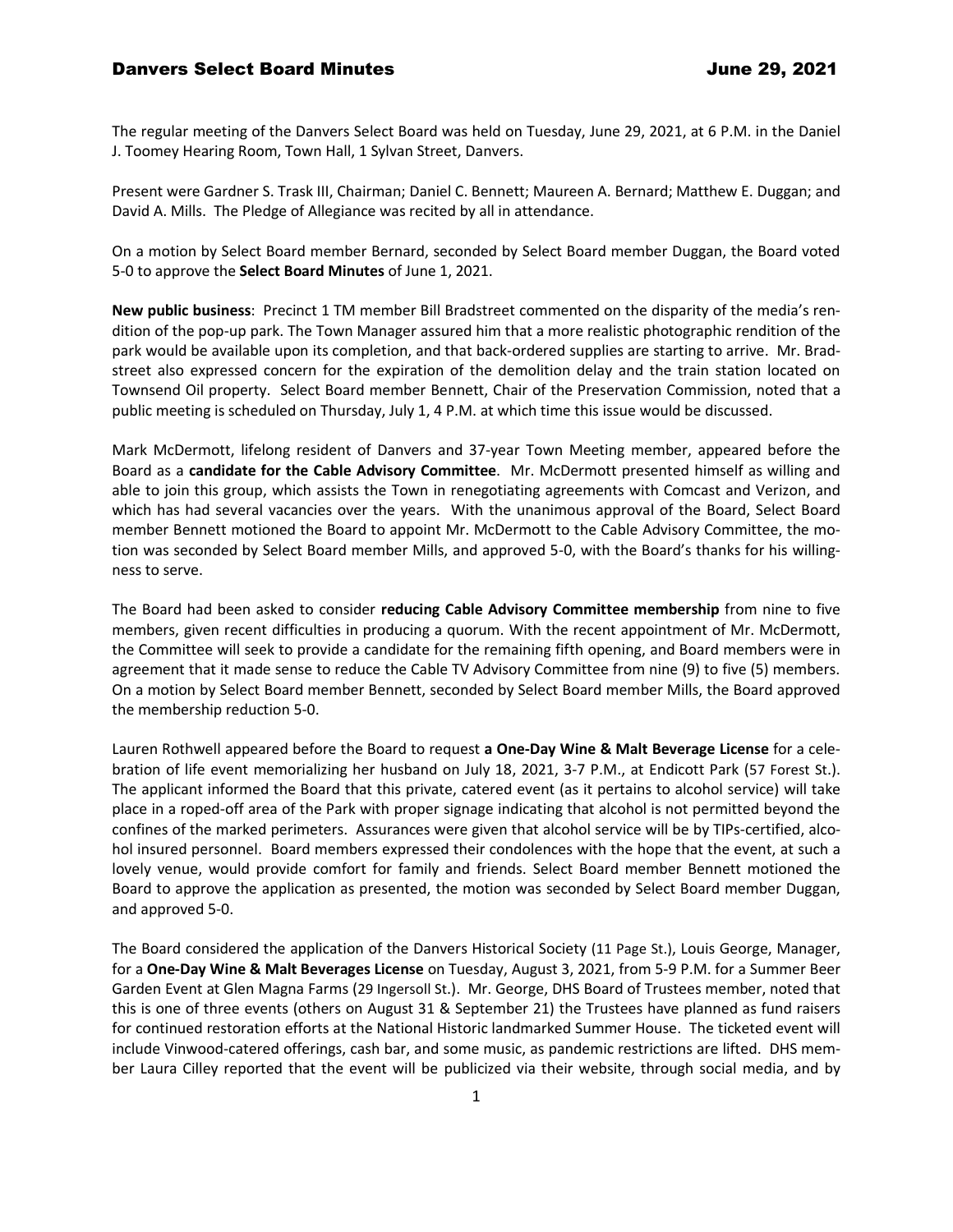handouts throughout Town. Select Board member Bennett, as a DHS Board member refrained from comment and recused himself from the final vote. Select Board member Duggan motioned to approve the application as presented, the motion was seconded by Select Board member Mills, and approved 4-0-1 (Bennett abstaining).

A public hearing was held on the application of Berati, Inc., d/b/a Supreme Roast Beef (18 Maple St.), Elton Caushaj, owner, for a **transfer of a Common Victualler License** at that location. Having recently purchased the business after eight years as an employee, the Board was informed that no significant changes in hours, personnel, or menu are anticipated. With the good wishes of Board members for this "landmark Danvers restaurant," Select Board member Bennett motioned the Board to close the Public Hearing, the motion was seconded by Select Board member Mills, and approved 5-0. Select Board member Mills motioned the Board to approve the application as presented, the motion was seconded by Select Board member Bennett, and approved 5-0.

A public hearing was held under Chapter 140, § 181 of the General Laws on the application of Byrne & Byrne LLC, d/b/a Pub 49, Melissa Bucci, Manager (49 Maple St.) for a **7-Day Entertainment License and a Juke Box (COAD) at that location [Agenda item No. 8]**. Ms. Byrne appeared before the Board and explained her request as it appeared on the application. The Board had questions and comments as follows: (1) Where is beer on tap dispensed from, as there is no tap location indicated on diagram? Ms. Byrne indicated the tap locations, and it was requested that the Town Clerk reflect this information on the submitted diagram so that we have an accurate representation. (2) Application states: "*one acoustic singer with guitar*," and the suggestion was made that this be modified to read "*up to two entertainers*" (whether the entertainment in question be singers, trivia, or karaoke). Select Board member Bennett motioned the Board to close the public hearing, the motion was seconded by Select Board member Duggan, and approved 5-0. Select Board member Bennett motioned the Board to approve the modified application to include a jukebox (COAD), up to two entertainers, with the establishment's doors to remain closed except for purposes of access or egress, the motion was seconded by Select Board member Bernard, and approved as noted 5-0.

The Board received an application submitted by Byrne & Byrne LLC, d/b/a Pub 49, Melissa Bucci, Manager (49 Maple St.), for **Temporary Outdoor dining** in accordance with Chapter 20 of the Acts of 2021 **[Agenda item No. 9]**. Ms. Byrne reported that they are requesting to place four (4) low tables (2 right/2 left of entrance) with 2 chairs per table (total 8) in a roped off area. The Building Inspector has requested to inspect seating arrangement once in place. At present, temporary outdoor provisions have the Governor's approval up to 4/1/22. Discussion and suggestions followed, including: (1) Perhaps consider umbrellas; (2) Ensure sufficient pedestrian sidewalk access by placing tables against building; (3) No outside music; (4) Control seating by means of signage, disallowing additional chairs from inside; (4) Consider alternate outside area for smokers. In conclusion, Select Board member Bennett requested that the "temporary outdoor dining arrangements" be considered for incorporation into zoning bylaws at a fall Town Meeting, after determining what worked and what didn't. Select Board member Bennett motioned the Board to approve the application as per the diagram presented, the motion was seconded by Select Board member Duggan, and approved 5-0.

A public hearing was held under Chapter 140, § 181 of the General Laws on the application of GMRI, Inc., d/b/a **The Olive Garden Italian Restaurant**, Cherise Schreiber, Manager, for a **Change of Manager** at that location. Ms. Schreiber appeared before the Board as the newly-named General Manager for this Danvers location. She is recently TIPs-certified (5/31/21), having had no such requirement in either of her past positions in New Hampshire or Maine. Having assured the Select Board of her experience, the extensive training programs provided by her employer in terms of State laws, and the availability of two TIPs-certified employees to be on site when she is not present, Select Board member Bennett motioned the Board to close the public hearing, the motion was seconded by Select Board member Duggan, and approved 5-0. Select Board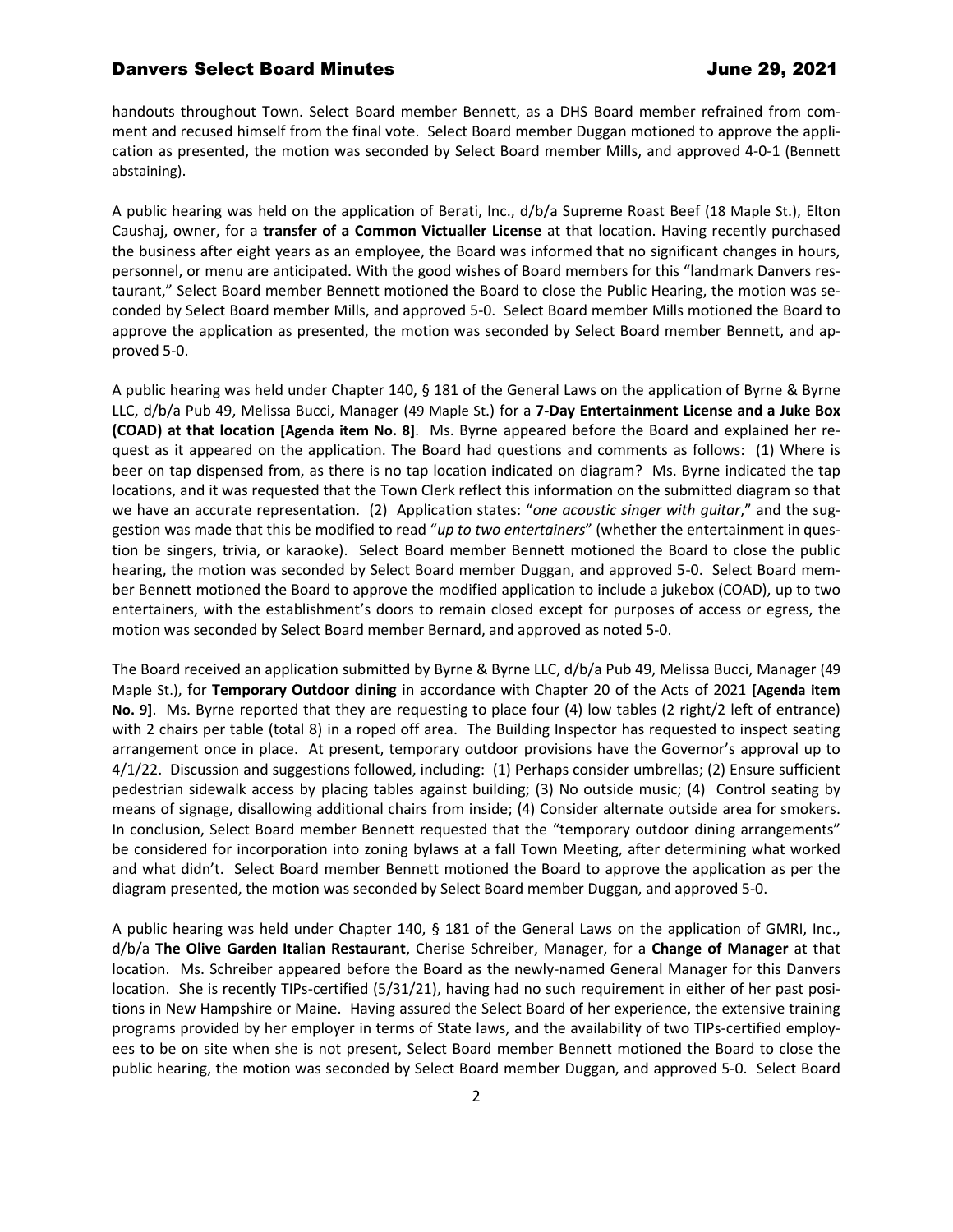member Mills motioned the Board to approve the application as presented, the motion was seconded by Select Board member Bennett and approved 5-0.

(The Board agreed to discuss this topic **[Agenda item No. 14]** out of numerical order.) The Board discussed the **naming rights request** (submitted at 6/1/21 meeting) at the Peabody Institute Library's Archival Center for Richard B. Trask, which has the support of the Library's Board of Trustees, as reflected in their letter of 6/28/21. Select Board members were unanimous in their enthusiastic support of this appropriate request, characterizing Mr. Trask's lifelong work as a "*world class archival center and a gem of the Town.*" Select Board Chair Trask noted that Richard is humbled by the honor and would hope to have the center recognized as the "*Richard B. Trask Danvers Archival Center*." The plan is to have the name etched in glass, perhaps in the transom over the door. A final proposal will come before the Select Board when the design is completed, the cost of which will be borne by Trask family members. Select Board member Bernard motioned the Board to approve the naming rights of the Archival Center at the Library in honor of Richard B. Trask, the motion was seconded by Select Board member Bennett, and approved 5-0. In closing, Select Board Chair Trask noted that the Center is always grateful for donations of pictures, artifacts, or anything that speaks to the Town's history.

The Board discussed the need and desire for a Town wide **Climate Action Plan** with Clint Allen (Asst. Utility Director) and Jeff Elie (Energy Resource Manager), both of whom acknowledged that there is a clear directive from the Town as well as a need for a definitive plan, particularly as it relates to emissions reduction targets (i.e., 85% CO2 reduction by 205, or some baseline date we choose to establish). Board members expressed their support for the formation of a Steering Committee (comprised of, for example, employees from Engineering, Planning, Conservation, Electric, etc.) to provide direction and then come together with a consultant to establish an action plan because "*there's lots of work to be done and time is running out*." Mr. Elie noted that there are opportunities at the State level for funding to mitigate the cost of a consultant, and they will be actively engaged in seeking sources the Town is able to tap into. The Board also supported the concept of regionalization with surrounding cities and towns as a way to reduce costs and help each other; and there was a suggestion that the sustainability issue should be one that is brought to the forefront during budget discussions. The Board commended both gentlemen for their commitment to the effort. "*Good project kick-off*."

IT Director Colby Cousens reported on his investigation into the concept of providing **municipal broadband** internet services to the community, given that Danvers has the necessary components such as an electric light plant and our own fiber backbone. There are cities/towns in the States who have launched successful efforts. However, cautionary notes to consider are: (1) Build-out costs would be significant, on the order of \$20-30 million. (2) States have seen significant losses up to \$100 million owing to an inability to capture enough of the market to finance the process, with equitable access barrier most problematic. (3) Currently, Comcast and Verizon supply over 90% of the homes in Danvers with an 84% satisfaction rate, leaving 16% available when 60% is required merely to break even, leading us to conclude that we don't identify a demand in this market at this time, and the risks are considerable. Discussion followed and, while the Select Board supported the concept, further investigation seems warranted, perhaps by means of a feasibility study to gauge public's interest and then run numbers from a capital perspective, being mindful of the Town's enviable credit rating which we are eager to maintain. The Board expressed their appreciation for the time and effort put into this project, believing it to be inadvisable to pursue a municipal broadband offering at this time or until we see the market change.

The Board heard an update by the Police Chief James Lovell on the status of **dangerous and/or nuisance dogs** at 35 Longbow Road at the request of Select Board Chair Trask in response to several recent e-mails from neighbors.; Chief Lovell recapped for the Board the events prior to this evening's update (9/2/20 dog bite;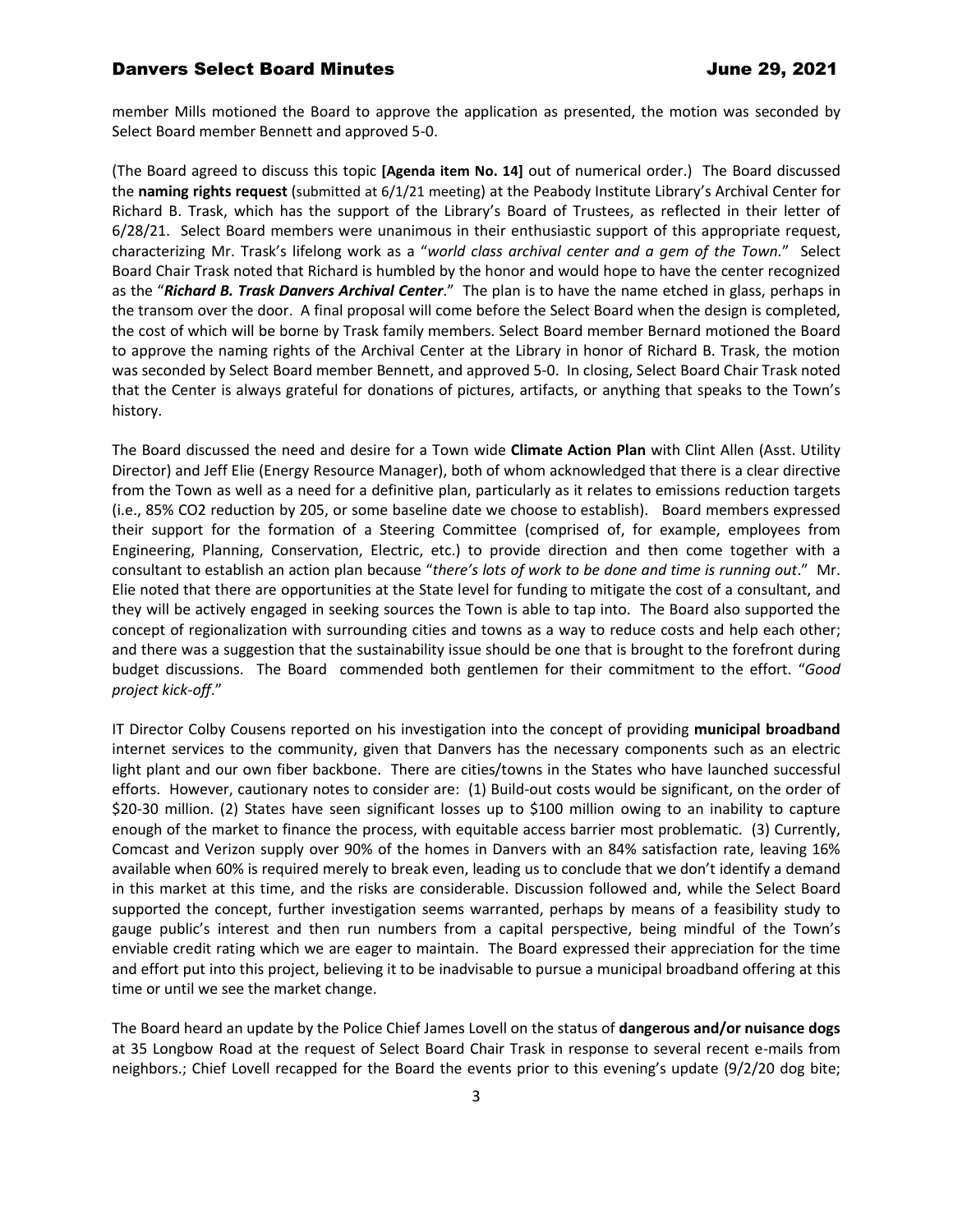10/6/20 DSB mtg./discussion; 11/10/20 hearing; 1/29/21 "Findings of Fact and Recommended Disposition": and 2/8/21 distribution to involved parties, including witnesses. The **"Findings of Fact and Recommended Disposition from Hearing to Determine Nuisance or Dangers Dog"** are available in their entirety upon request from the Town Clerk's Office, Town Hall. Taking into consideration the allegations of neighbors (i.e., dogs unrestrained, unmuzzled), Chief Lovell met with both parties in question, offering to mediate in hopes of reaching an acceptable compromise but there has been no outreach along those lines. Board members agreed that perhaps installation of a fence between the two properties would provide a level of comfort to both parties and diffuse an emotionally charged situation. However, Select Board members can see no evidence from the investigation that the conditions imposed by the Board are not being met and, therefore, will not revisit the issue unless there's a demonstrable change in conditions which has first been reported to the Danvers Police Department.

Finance Director Rodney Conley appeared before the Board to request their vote to approve a revised **Town/School agreement** for reporting the allocation of expenditures as part of the Department of Elementary and Secondary Education's [DESE[ End of Year Report. Mr. Conley reported that the document, vetted by School's senior administration and the Town's independent auditor, has undergone minor revisions that do not change the nature of the reporting. Select Board member Bennett motioned the Board to approve the document as presented, the motion was seconded by Select Board member Mills, and approved 5-0.

**Town Manager report** included the following:

- First opportunity to congratulate James Lovell for assuming position of Police Chief on 6/14
- Lt. Ashley Sanborn will advance to the rank of Police Captain on 7/5, highest ranking women in DPD history
- CALEA (accreditation) exit interview very complimentary, provided constructive feedback, no issues
- **Recruitment efforts**: Working with Library Trustees to select new Director; three good candidates. Readvertising Chief Assessor position, as we and other communities struggle to fill a position for which there is a dearth of candidates; grateful for assistance of Bruce Symmes. Working to complete job description for Director of Equity and Inclusion; hope to have filled before calendar year's end.
- Met with staff (Taverna; Lyons; Crane; Conley; Breaker) to debrief regarding Essex Tech and admissions policies; likely more to report at August meeting.

On a motion by Select Board member Bennett, seconded by Select Board member Mills, the Board voted 5-0 to accept the **Consent Calendar** as presented.

**Entertainment:** Polish, Russian, Lithuanian American Citizens Club, 12 Cheever St., 7-Day Entertainment, 1 COAD, Juke Box

*Livery:* PFM Services, LLC,  $d/b/a$  PFM Services, 11 Archer Street

### Correspondence, **Select Board "***New Business*," previous **"***New Public Business***" updates**, and **Select Board closing comments.**

Select Board member Mills:

- Complaints from residents regarding noise from training flights (Beverly Municipal Airport)
- HRIC's Juneteenth event, Town's first ever; hopefully, it will continue
- Display of Pride flags was a beautiful expression of welcome
- Summer band concerts? "*A few later in the summer, not a full schedule*." Pandemic restrictions delayed scheduling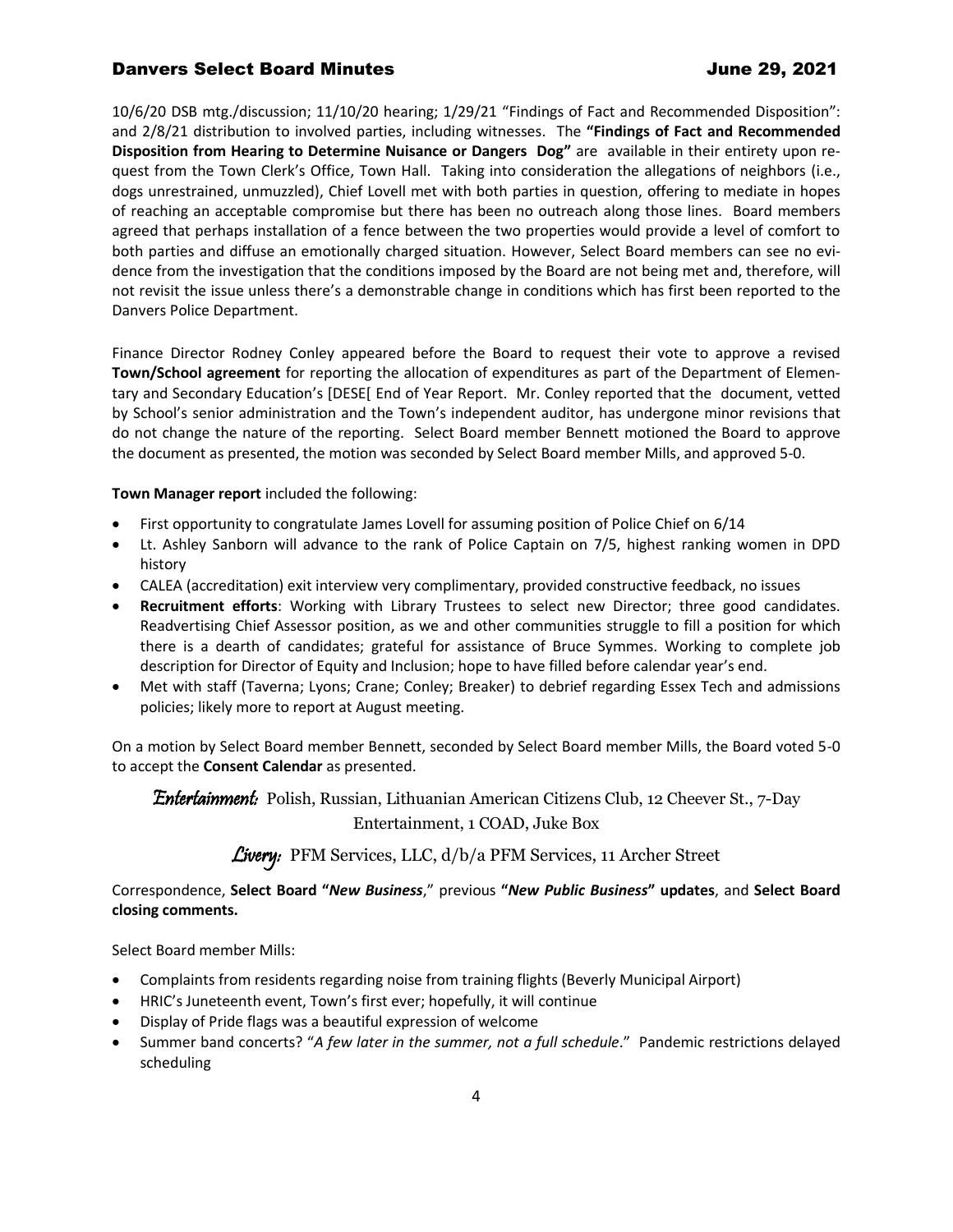- Potential for traffic accident exiting driveway at High St. McDonald's; vegetation on both sides of exits is a "growing" problem.
- Is Elec. Div. prepared for these long stretches of hot weather? "*System designed to bend but not break*."

Select Board member Duggan:

- Reiterated his concern that boards and committees begin to transition back to in-person, public meetings at least by the end of summer, believing it to be a disservice to residents without access to equipment or the technical skills to join meetings remotely.
- Proposed Peabody power plant remains topical; not promoted publicly but extensive coverage provided by Salem News; more engagement needed with Town of Danvers
- Rail trail experiencing temporary detours for vegetation management; continue to stress safety as #1 priority, including road crossings, and appearance of electric bicycles on the trail, sometimes traveling 20 mph
- Happy, safe Independence Day weekend; a time to celebrate our freedom

Select Board member Bernard:

- Has also had complaints of airplane noise over neighborhoods; what can we do about that Airport?
- Praise for Rail Trai; they've introduced bike repair stations; "*wonderful organization*"
- Praise for Cindy Dunn and DHA; new tenant member Virginia Sidmore attended first meeting; there's early talk of housing at NE Home for Deaf site
- Congratulations to Chief Lovell and Captain Sanborn

Select Board member Bennett:

- Thanks to Chairman Trask for attending meeting regarding MMWEC plant "*Why a fossil fuel plant*? *I'm against it 100%. Their plan is to use technologies dating back to 2015."* Perhaps consider polling members regarding an official DSB statement. [Other Board members felt they did not have sufficient information to either support or condemn power plant request, particularly as Danvers has no official standing and is not affiliated with MMWEC. More information needed as well as discussion regarding health effects, safety protocols, and environmental impact.]
- A request can be made for a public meeting (**not public hearing**) to include DPW; Fire; other Town departments, MMWEC officials, and town/State officials to discuss the proposed power plant.
- Public versus virtual meetings a question; perhaps a hybrid version if people know how to run such, otherwise, it's a distraction throughout the meeting.
- When Pop-up Park is dismantled, perhaps a survey of businesses would be valuable to solicit feedback

Select Board member Trask:

- Regarding peaker plant, my concerns center around safety protocols; why no environmental/health impact study? I need to be convinced that this plant is the solution. Members of the Board should send questions to Town Manager, so MMWEC comes with informed answers. I believe these types of plants are necessary, but I want to be convinced that this plant is the solution.
- Discussion ensued of proper, available venue. Town Manager's office will reach out to solicit dates/times from DSB and MMWEC representatives. DCAT will be asked to televise the meeting for viewers' information.
- **Next Select Board August 17; available to meet at an earlier date, if necessary.**